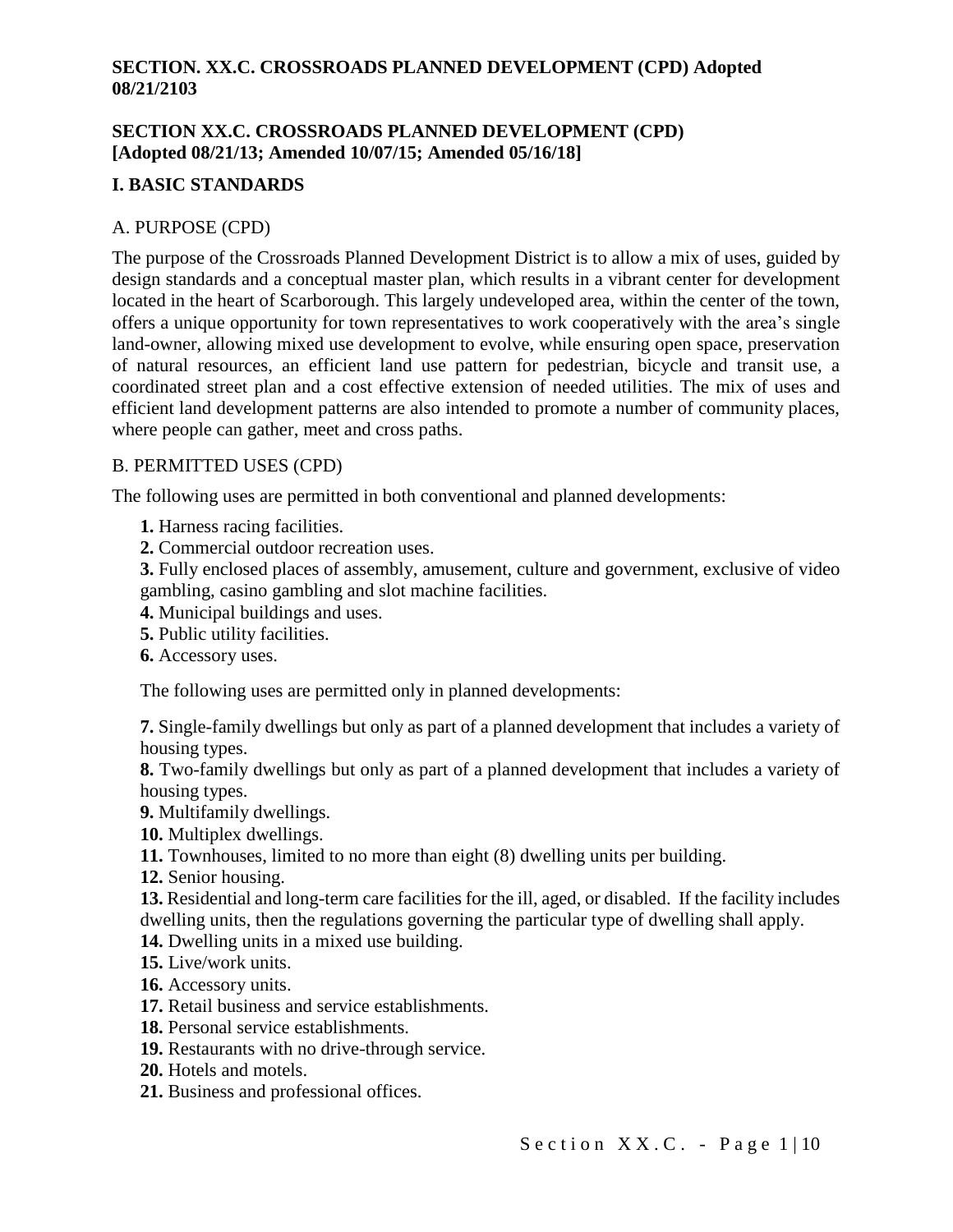- **22.** Financial, insurance and real estate offices.
- **23.** Business services.
- **24.** Medical/diagnostic facilities.
- **25.** Health clubs.
- **26.** Non-municipal government buildings and uses.
- **27.** Elementary and secondary schools.
- **28.** Instructional and educational services.
- **29.** Libraries.
- **30.** Museums.

**31.** Non-residential institutional uses, including educational, religious, philanthropic, fraternal, or social institutions.

- **32.** Funeral homes.
- **33.** Places of worship.
- **34**. Adjunct uses, Place of worship.

**35.** Golf courses.

**36.** Casinos or slot machine facilities, as defined in Chapter 31 of Title 8 of the Maine Revised Statutes, that are located within the same planned development as a harness racing facility and are licenses by the State of Maine in accordance with the requirements of Chapter 31 of Title 8 of the Maine Revised Statues, including the requirements that the casino or slot machine facility must be approved by the voters of the Town in a municipal referendum and that the Town Council has entered into a revenue-sharing agreement with the owner and/or operator of the casino or slot machine facility.

**37.** Pet care facilities. [Adopted 05/16/18]

The following uses are permitted only in planned developments and are subject to specific performance standards set forth in Section IX.

- **38.** Home occupations.
- **39.** High technology facilities.
- **40.** Family day care homes.
- **41.** Group day care homes and day care facilities.
- **42.** Nursery schools.
- **43.** Passenger transportation facilities.
- **44.** Small-scale energy facilities.
- **45.** Telecommunication facilities.

**46.** Small Batch Processing Facilities, subject to the performance standards of Section IX.(M.3.) of this Ordinance. [Adopted 10/07/15]

**47.** Research, development and light industrial. [Adopted 05/16/18]

**48.** Gasoline filling stations whether as a principal or accessory use and located so that all fueling facilities are located within one thousand (1,000) feet of the point of intersection of the centerlines of Payne Road and Holmes Road. Gasoline filling stations shall also be subject to the performance standards of Section IX.(X.) of this Ordinance. [Adopted 05/16/18]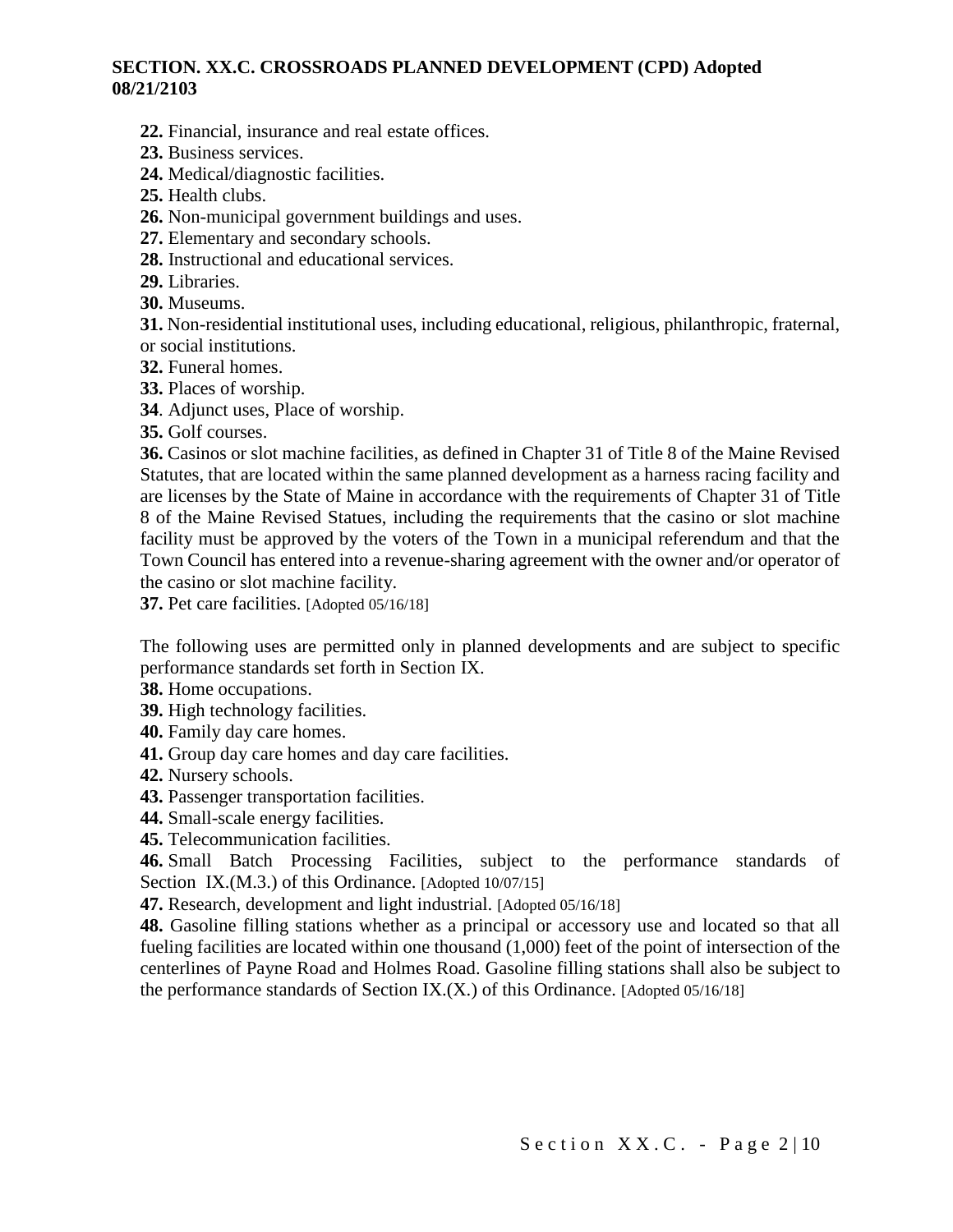The following uses are permitted only in planned developments and are subject to the additional developments standards of subsection D, of this district, including the standards on location and buffers under subsection D.14.: [Adopted 05/16/18]

- **49.** Manufacturing and assembly.
- **50.** Food processing facilities.
- **51.** Mini-warehouse/storage facilities.
- **52.** Contractors offices, shops and storage yards.

**53.** Motor vehicle repair and service facilities including auto body shops, facilities for the repair or recreational vehicles, small engine repair facilities and vehicle sales accessory to these uses.

**54.** Sale, rental and/or service f heavy equipment or specialized motor vehicles (other than passenger cars).

### C. SPECIAL EXCEPTIONS (CPD)

There are no special exception uses in the Crossroads Planned Development District.

D. SPACE AND BULK REGULATIONS (CPD)

#### **1. Conventional Developments**

The space and bulk regulations of the B2 Regional Business District are applicable to all conventional developments.

#### **2. Planned Developments**

The space and bulk standards applicable to planned developments and the individual lots and buildings within an approved planned development shall be the development standards set forth in the approved Master Plan for the planned development subject to the following limits:

| <b>Maximum Net Residential Density</b> | The Residential Density Factors in Section VIIC.<br>apply to all residential uses in this district. The<br>maximum allowed residential density is 20 units per<br>net residential acre. |
|----------------------------------------|-----------------------------------------------------------------------------------------------------------------------------------------------------------------------------------------|
| Maximum Building Height                | 6 stories or 75 feet whichever is less, except that any<br>portion of a building located within 150 feet of a<br>residential district shall be limited to 35 feet in<br>height.         |
| Maximum Impervious<br>Surface Ratio    | 75 percent                                                                                                                                                                              |

All buildings and related parking and access drives must be setback from the boundary of the CPD District in accordance with the following standards and the minimum required setback area shall treated as a buffer in accordance with Section VIII. if applicable. This requirement shall not preclude the construction of streets or utilities that cross the buffer strip. (Amended 05/16/18)

| <b>Adjacent Zoning District</b>                                                  | <b>Minimum Setback</b> |
|----------------------------------------------------------------------------------|------------------------|
| $\overline{A}$ "Residential District" or "Natural 100 feet<br>Resource District" |                        |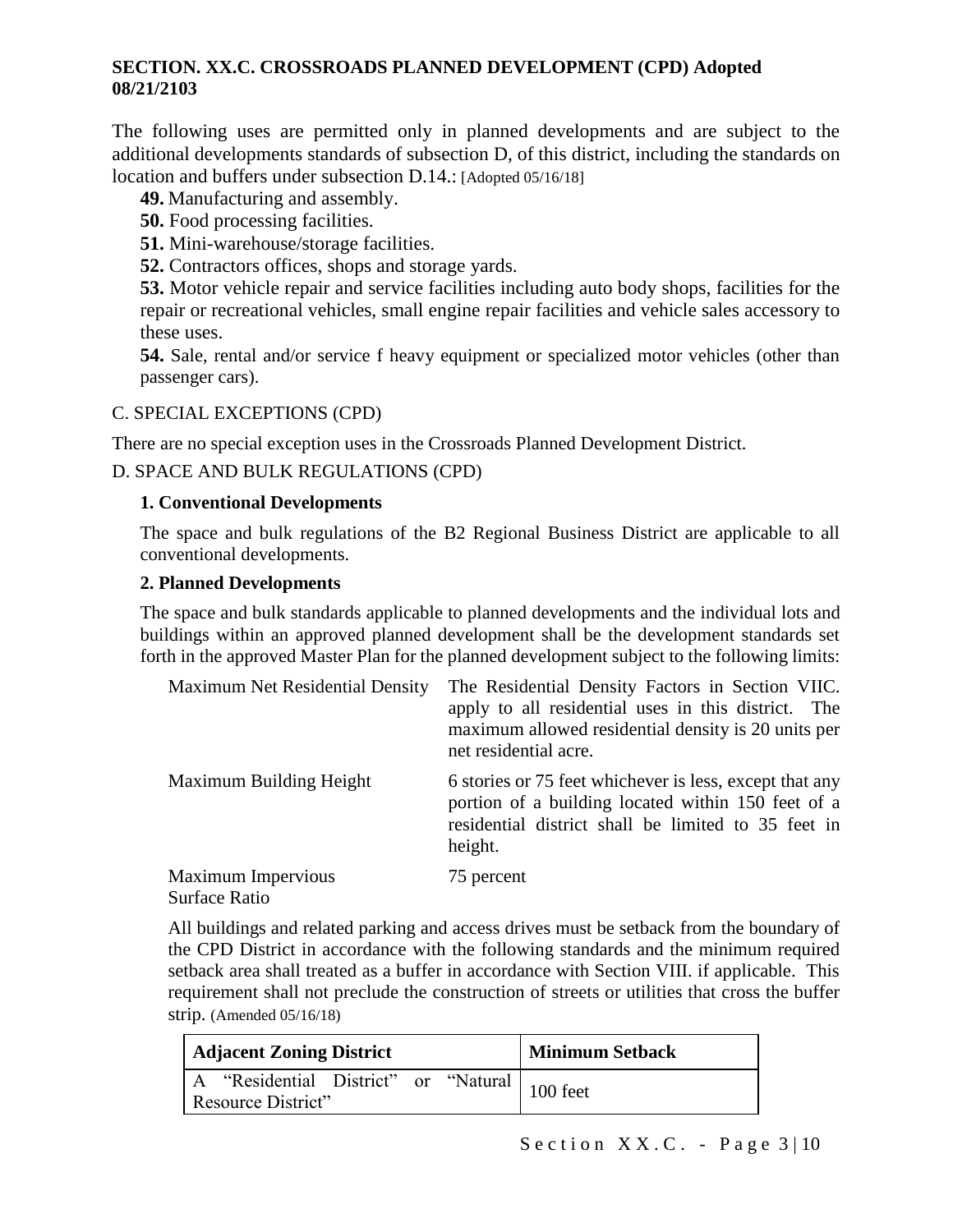## E. OFF-STREET PARKING (CPD)

Off-street parking shall be provided in accordance with the requirements of Section XI. In approving the development standards set forth in the Master Plan for a planned development including the Conceptual Development Master Plan for a Planned Mixed-Use Development, the Planning Board may allow the provision of fewer off-street parking spaces than is required by Section XI., including considerations for reduced or shared parking, if the Planning Board finds that less parking will adequately serve the development taking into account the provision of onstreet or other public parking, provisions for long-term support of public transit to serve the development, provisions for pedestrian and bicycle movement within and to/from the development, and/or the type and mix of uses within the development and their demonstrated parking demand.

### F. SIGNS (CPD)

Signs in the CPD District shall be regulated in accordance with the requirements of Section VIIE.

# **II. ADDITIONAL DEVELOPMENT STANDARDS**

### A. DEVELOPMENT DESIGN AND REVIEW PROCEDURES (CPD)

Depending on the acreage, type of use, and design of a proposed project, a development/redevelopment project within this district may undergo: **1**) a conventional review process involving Site Plan Review and/or Subdivision Review applying the quantitative standards and development standards for Conventional Developments set out in this section; or **2**) may be reviewed as a Planned Development in accordance with the procedures set forth in Section VIIE. Additional Requirements for Planned Developments applying the quantitative standards and development standards and design criteria for Planned Developments set out in this Section; or **3**) if the project involves a Planned Development involving a parcel with more than fifty (50) acres, may be reviewed as a Planned Development under a modified version of the procedures set forth in Section VIIE. Additional Requirements for Planned Developments applying the quantitative standards and development standards and design criteria for Planned Developments set out in this Section;

**1.** Conventional Developments. Projects that are proposing to develop or redevelop less than five (5) acres of land may be reviewed as a Conventional Development or as a Planned Development, at the applicant's option.

**2.** Planned Developments.Projects that are proposing to develop or redevelop five (5) acres or more of land are required to be reviewed as Planned Developments in accordance with Section VIIE. and conform to the applicable standards of this section for Planned Developments unless the parcel involved has more than fifty (50) acres and the owner/applicant choses to use the modified review

procedures in B.

**3.** Large-Scale Planned Developments. Projects that include a Planned Development on a parcel with more than fifty (50) acres may be reviewed and developed as a Planned Development in accordance with Section VIIE. as modified in B. Review Procedures for Large-Scale Planned Mixed-Use Developments and conform to the applicable standards of this section for Planned Developments.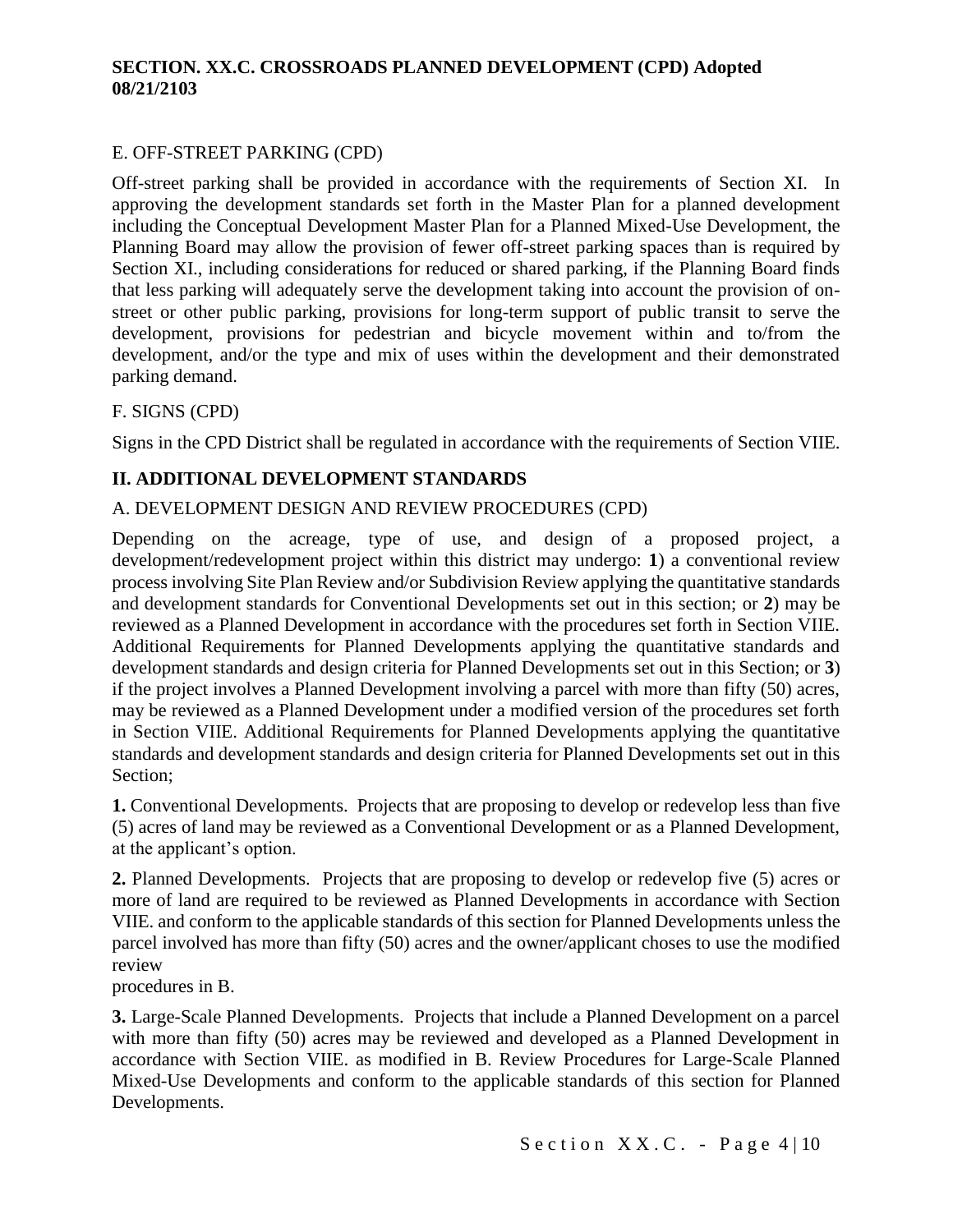### B. REVIEW PROCEDURES FOR LARGE-SCALE PLANNED DEVELOPMENTS (CPD)

A Large-Scale Planned Development may be reviewed and approved in accordance with the following procedure which modifies the procedures for the review of a Planned Development set forth in Section VIIE. Additional Requirements for Planned Developments:

**1. Two Step Process.** Any development involving a Large-Scale Planned Development may be reviewed under a two-step process. The first step is the preparation, review, and approval of a Conceptual Infrastructure Plan. This plan must cover all land held in common ownership as of May 1, 2013. The second step is the preparation, review, and approval of a Site Inventory and Analysis and Master Plan for the development of the project. The Master Plan can cover the entire holding or a portion of the holding that includes at least fifty (50) acres. The applicant may choose to submit the Site Inventory and Analysis for review prior to the submission of the Master Plan.

**2. Conceptual Infrastructure Plan.** The purpose of the Conceptual Infrastructure Plan is to provide a preliminary assessment of the development suitability and potential of the entire holding based on available information and to provide a preliminary layout of the key infrastructure elements to serve the entire parcel. This Plan is intended to guide and coordinate the phased development of the project with the recognition that the Plan may be modified as detailed information and design is undertaken.

The Conceptual Infrastructure Plan shall include the following elements:

a. The Site Inventory and Analysis Phase of the Additional Requirements for Planned Developments set out in Section VIIE. This analysis may be based on information about the site and its natural resources that is available from publically available sources including state and federal databases and information available from the Town of Scarborough and local utilities. The expectation is that the Site Analysis Plan prepared as part of this effort will guide the overall utilization of the site and the conceptual planning of the various infrastructure components.

b. A Preliminary Infrastructure Plan as set out in subsection E. of Section VIIE. Additional Requirements for Planned Developments. In addition to the elements included in E. this Plan shall also:

1) Identify the planned primary pedestrian network within the development as well as connections to existing pedestrian facilities adjacent to the site,

2) Identify areas of the site that should be preserved as open space including provisions to create an interconnected network of green space within the development and that links to preserved or protected open space in the vicinity of the site.

The Conceptual Infrastructure Plan shall be reviewed in accordance with the procedures set out in Section VIIE. Additional Requirements for Planned Developments for the review of the Site Inventory and Analysis Phase.

**3. Conceptual Master Plan.** The Conceptual Master Plan for a Large-Scale Planned Development shall consist of an updated Site Inventory and Analysis based on appropriate field data with respect to the location and extent of natural resources and site features and a Master Plan for the development. These shall be prepared and reviewed in accordance with Section VIIE. Additional Requirements for Planned Developments.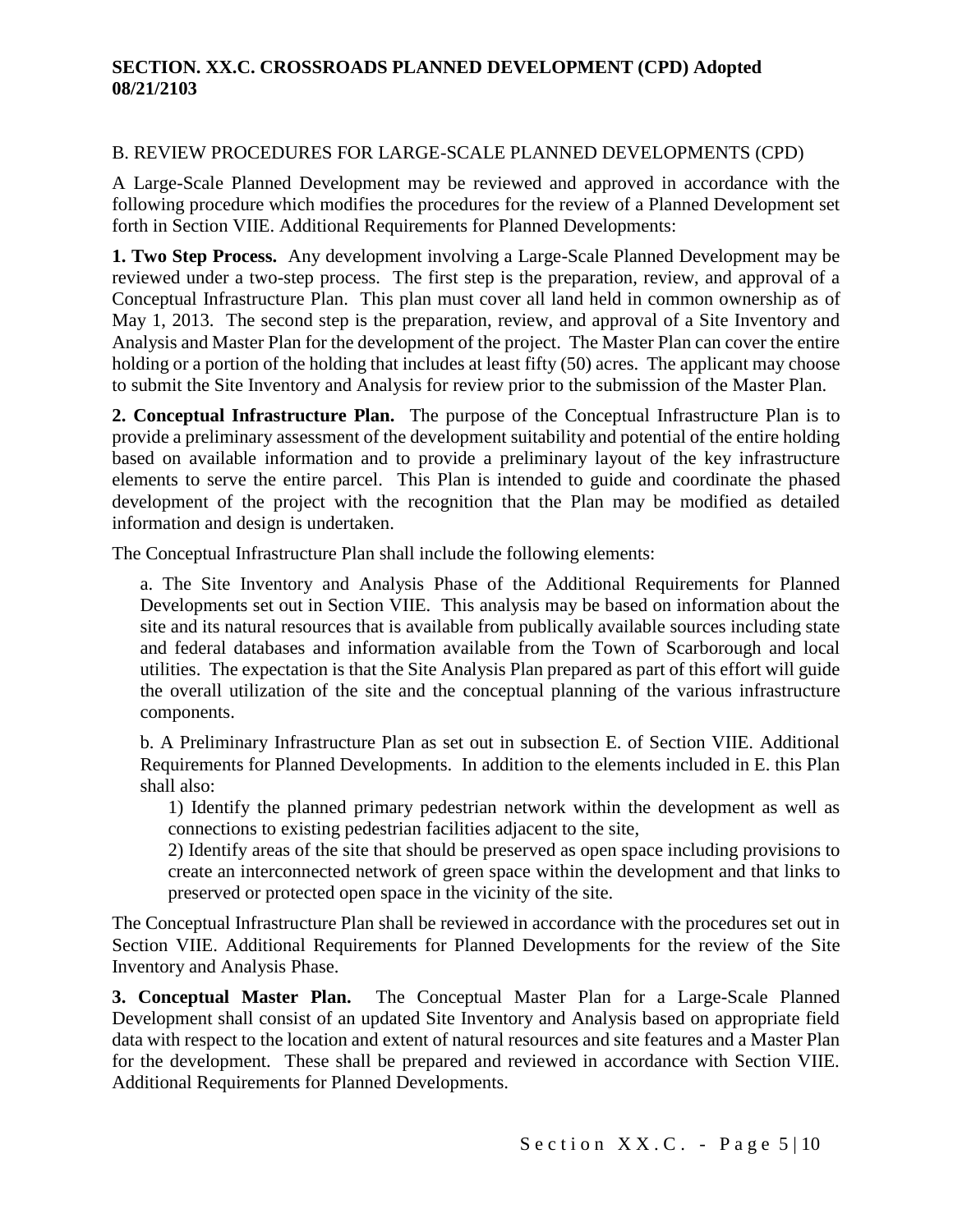# C. ADDITIONAL DEVELOPMENT STANDARDS APPLICABLE TO BOTH CONVENTIONAL AND PLANNED DEVELOPMENTS (CPD)

**1.** Commercial Design Standards **–** All development within the District must be consistent with the Design Standards for Scarborough's Commercial Districts, with the exception of the uses allowed under subsection D.14.of this district. [amended 05/16/18]

**2.** Pedestrian, Bicycle and Mass Transit Facilities **–** All developments shall provide for pedestrian movement to and within the site in accordance with Section IV.E. of the Site Plan Review Ordinance and the Design Standards for Scarborough's Commercial Districts. Provisions must be incorporated into new developments for bicycle movement including appropriate facilities, such as bike racks and bike lanes, if the scale of the project makes these reasonable. Provisions must also be incorporated into new developments for mass transit use, such as bus stops and bus stop shelters, if the scale of the project makes these reasonable.

**3.** Public Sewer Service **–** All new development or redevelopment within this district shall be served by public sewer.

# D. ADDITIONAL DEVELOPMENT STANDARDS APPLICABLE TO PLANNED DEVELOPMENTS

**1. Mix of Uses** – The intention of the CPD District is that the district will develop with a mix of uses (i.e. retail, office, service, light manufacturing, mixed residential, etc.). The Conceptual Master Plan must address how the proposed development will contribute to this objective either individually or in conjunction with other Planned Developments in the district or development adjacent to the district. While the objective is to encourage Planned Developments that include a mix of uses, the Planning Board may approve a Conceptual Master Plan that does not meet this objective if the applicant demonstrates that the intention of the CDP District as a mixed-use development will be met or will be able to be met on a district-wide basis. After the approval of each Planned Development, the Planning Board will report to the Town Council on the mix of uses in the Planned Development as well as the overall District.

**2. Overall Location and Pattern of Development** – The overall location and pattern of development within the District must reflect the findings of the Site Analysis Map and Report prepared as part of the Conceptual Infrastructure Plan. Similarly, the overall location and pattern of development within an individual Planned Development must reflect the Site Analysis Map and Report prepared as part of the Conceptual Master Plan.

**3. Street Network** – The intention of the CPD District is that as development occurs, a coordinated, interconnected street system will be created. This street network must be designed to accomplish the following objectives:

a) At the overall district level, create a connection through the District from Route One to the Payne Road and to the Haigis Parkway. In addition consideration should be given to connecting the street network to the Gorham Road and Enterprise Drive if feasible. These two connections, if provided, should be designed to provide access to development within the district and should avoid creating direct travel routes that result in the establishment of a "shortcut" through the district.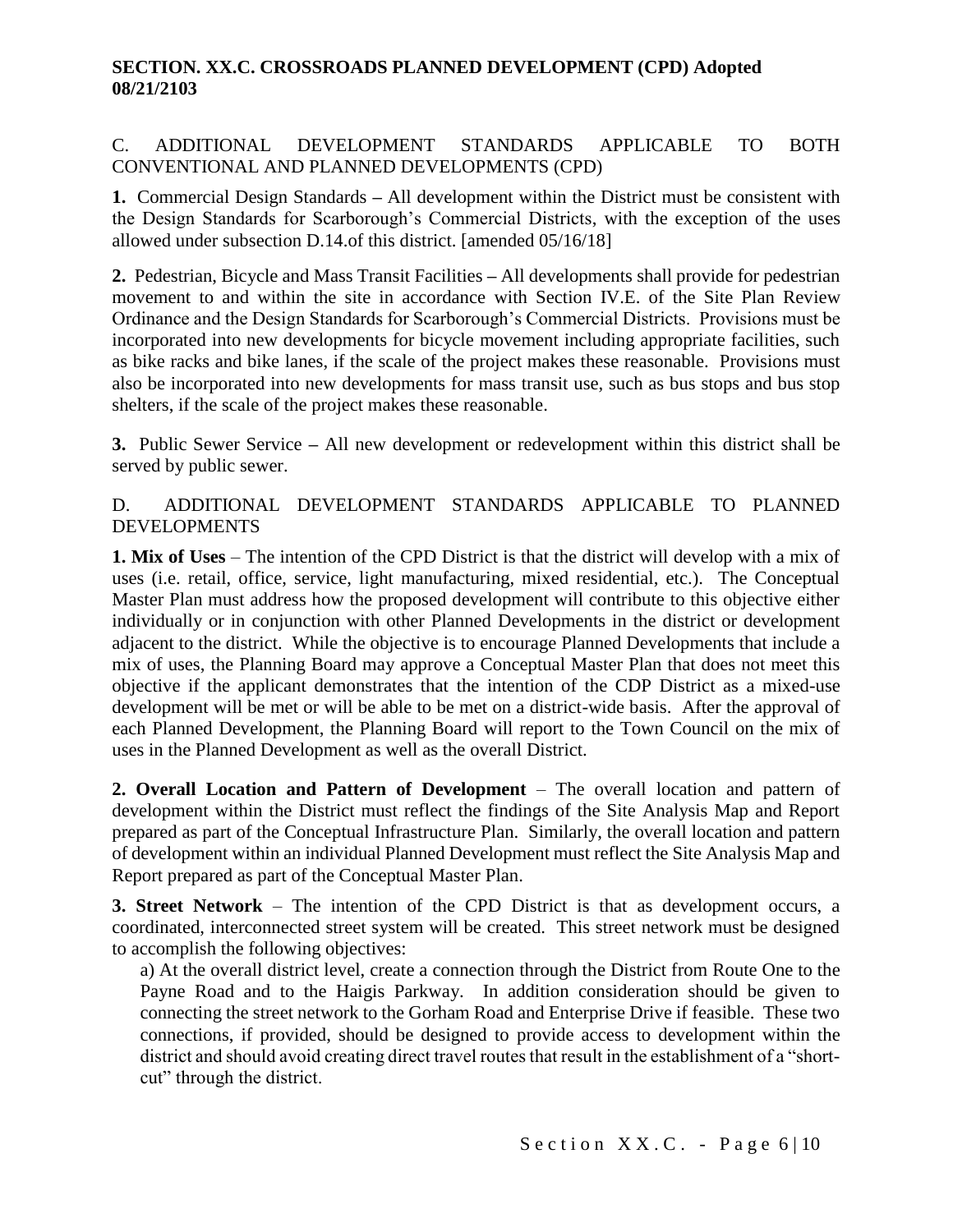b) At the Planned Development level, create an interconnected network of streets within the development that allows travel within the development without using collector roads. The network should utilize T- intersections where feasible and avoid the use of dead-end streets or cul-de-sacs.

**4. Public Water System** – The layout of the overall water distribution system must provide for an interconnected, looped network of mains that avoids dead-ends. This requirement must be met at both the district and Planned Development level unless the Fire Chief approves an alternative layout in conjunction with the Portland Water District.

**5. Open Space Network** – The intention of the CPD District is to preserve the significant natural resources that exist within the District and to develop an interconnected "green network" throughout the District that links the open spaces within the District and to preserved or protected land in the vicinity of the District. At least twenty (20) percent of the total land area within the District and at least ten (10) percent of the land area within an individual Planned Development shall be set aside and preserved as open space. This can include natural areas, parks or other improved green spaces that are open for use by residents/users of the development or the public, or improved recreational facilities with limited structural development (i.e. golf courses, playing fields, etc.). The land set aside as open space shall generally reflect the Site Analysis Map and Report. As part of the Master Plan for each Planned Development, the provisions for ownership and maintenance of the open space shall be established.

**6. Relationship of Buildings to the Street –** The intention of the CPD District is to encourage a variety of development patterns and forms with the overall objective of establishing a "village center-like" atmosphere within the District. As a general principle, buildings should be located close to streets with parking located to the side and/or rear of the buildings. A Planned Development shall be designed in a manner that reinforces the CPD District as a mixed use center. Buildings, parking, pedestrian amenities, landscaping, streets and common space shall be arranged in a compact, interconnected development pattern that exhibits a human scale and a mix of land uses. In reviewing and approving the Conceptual Master Plans for individual Planned Developments, the Planning Board must find that the proposed development standards will result in a development that has a "village character" rather than a "suburban commercial" character.

**7. Access Management and Interconnections –** The development standards for each Planned Development must address the issues of access management and interconnections. Direct vehicular access from individual building sites onto Route One, Payne Road, or new collector streets within the District must be restricted. Site access shall be designed in accordance with the Site Plan Review Ordinance.

**8. Streetscape Treatment** -- The streetscape along internal streets and driveways within a Planned Development shall exhibit a compact layout, form and scale. The streetscape shall be designed with shade trees on both sides; road widths that are of a compact, urban scale; human-scale street lighting; frequent intersections and crosswalks; and sidewalks. The streetscape of internal streets may also include on-street parking on one or both sides of the streets or driveways.

The streetscape along Haigis Parkway, Route One and Payne Road that border the district shall incorporate a landscaped or natural vegetated buffer strip. The width of the buffer strip shall be a minimum of twenty-five (25) feet when it abuts the Haigis Parkway and fifteen (15) feet when it abuts Route One and Payne Road.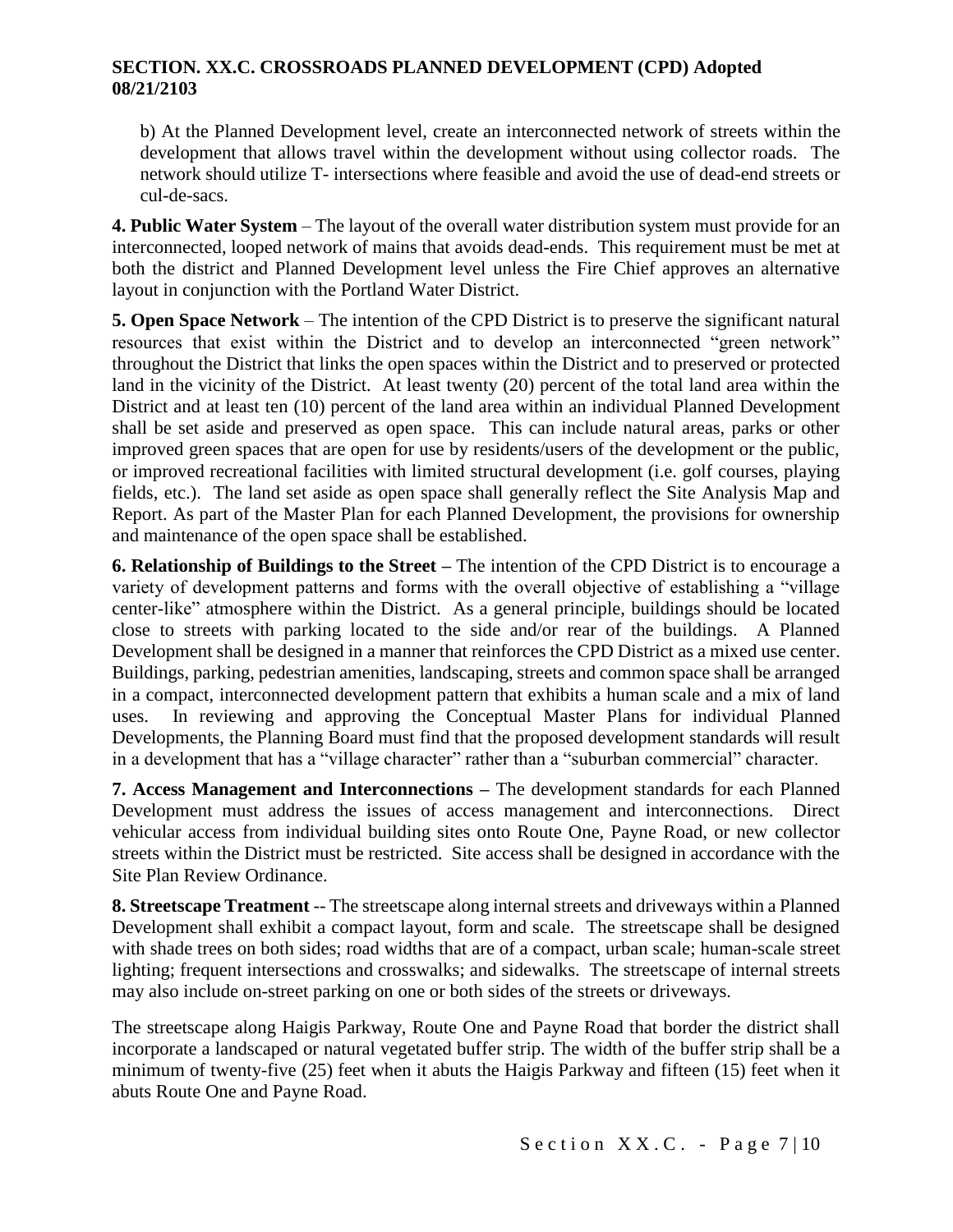**9. Walkable, Pedestrian-Oriented Design** – The objective of the CPD District is to create a walkable, pedestrian-oriented environment. This can be accomplished in a variety of ways. Appropriately designed and oriented sidewalks and other pedestrian amenities, are critical to promote walkability, pedestrian activity, and a sense of place within the District. In general, sidewalks or pedestrian trails shall be designed to provide linkages and continuity between each use within a Planned Development as well as connections to abutting uses to establish a greater pedestrian network.

**10. Place making** – A Planned Development must include a number of "places", depending on the size and scale of the development. A "place" shall be a common space(s) where people can gather, meet and cross paths. A "place" can be a community green or common; plaza; court; square or some variation of each. Regardless of the style or size, "places" are required to be designed as an integral part of a Planned Development in locations where people will naturally gather, meet and cross paths. "Places" shall be located at the core of the pedestrian realm of a development; shall be an element of the development streetscape and overall development pattern; and shall be available and desirable for public use. Areas for outdoor seating, court yards or green space associated with a particular use or establishment are desirable amenities, but are not counted as a "place" unless they are available for public use.

**11. On-street Parking** – The use of on-street parking within a Planned Development is encouraged. On-street parking can provide spaces directly in front of residential and nonresidential uses when buildings are sited close to the street; provide parking that can supplement off-street parking; function as a buffer between pedestrians using the sidewalk and vehicular traffic; and can act as a traffic calming measure. A Planned Development may include new internal streets or driveways with parallel or angled on-street parking or "on-driveway" parking. As part of the review process the on-street parking design shall require approval from all applicable Town departments, including Public Works, the Fire Department and Public Safety. When approved according to this Section, on-street parking can be used to satisfy the requirements of subsection I.E.

**12. Dimensional Standards** – The minimum lot size, net residential density, building height, yard and setback, and other space and bulk requirements for individual lots and buildings that are part of a Planned Development shall be determined in the Conceptual Master Plan except as limited by the provisions of I.D.2. The development standards must provide for the setback from and buffering of residential uses and zones abutting the CPD District and for the buffering of residential uses that are part of the Planned Development from nonresidential uses within or adjacent to the District. In approving the Master Plan and the development standards, the Planning Board shall assure that the proposed requirements will result in a development that reflects the Town's vision for the Crossroads as a village center for the Town of Scarborough.

**13. Provision of Affordable Housing –** A key objective of the Crossroads Planned Development District is the provision of a mix of uses and a mix of housing types. Therefore at least ten percent of the dwelling units in a planned development must qualify as affordable housing in accordance with the definition of affordable housing in this ordinance. This requirement can be met either through affordable housing developments or through providing for affordable units within marketrate housing developments. Since development within a planned development will likely occur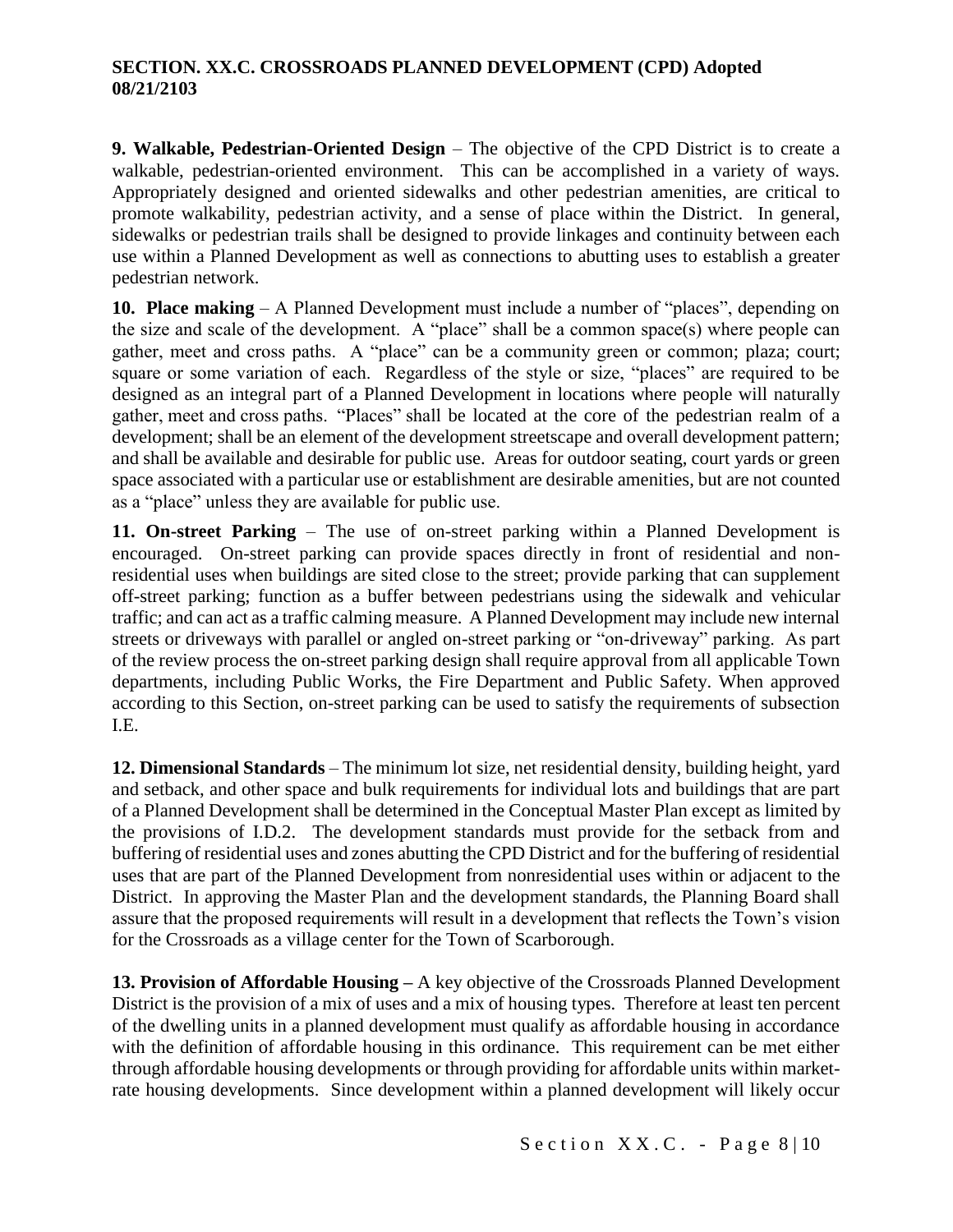incrementally, this requirement must be met cumulatively as development occurs. The initial residential development in a planned development must include affordable housing unless the project has fewer than ten dwelling units. If a housing development provides more than ten percent of its units as affordable or if more than ten percent of the cumulative dwelling units within a planned development are affordable, any balance may be carried forward and applied to future residential development. The Master Plan for the planned development shall address how this requirement will be met and set out any requirements that will be established for assuring the longterm affordability of these units.

**14.** The land use required to comply with these additional development standards are permitted as part of a planned development with specific standards and limitations on the location within the overall CPD District they are allowed and subject to the buffering requirements below. This inclusionary area within the District is located to the northeast of the Scarborough Downs entrance drive and extending southerly from the Payne Road intersection 1,450 feet and spanning from the Downs Road easterly to the limits of the CPD Zoning District boundary as depicted in the diagram below. The permitted uses specifically allowed within this area are subject to:

- 1) A 250-foot setback from the center line of Payne Road.
- 2) A 250-foot setback from the Downs Road, as depicted on the Approved Conceptual Infrastructure Plan.
- 3) A 100-foot setback and buffer to any adjacent residential district or natural resource district in accordance with subsection D.2. of this District.
- 4) The performance standards of Section IX9(A) of this ordinance.
- 5) The permitted uses specifically allowed within this area shall not be subject to the Design Standards for Scarborough's Commercial District.